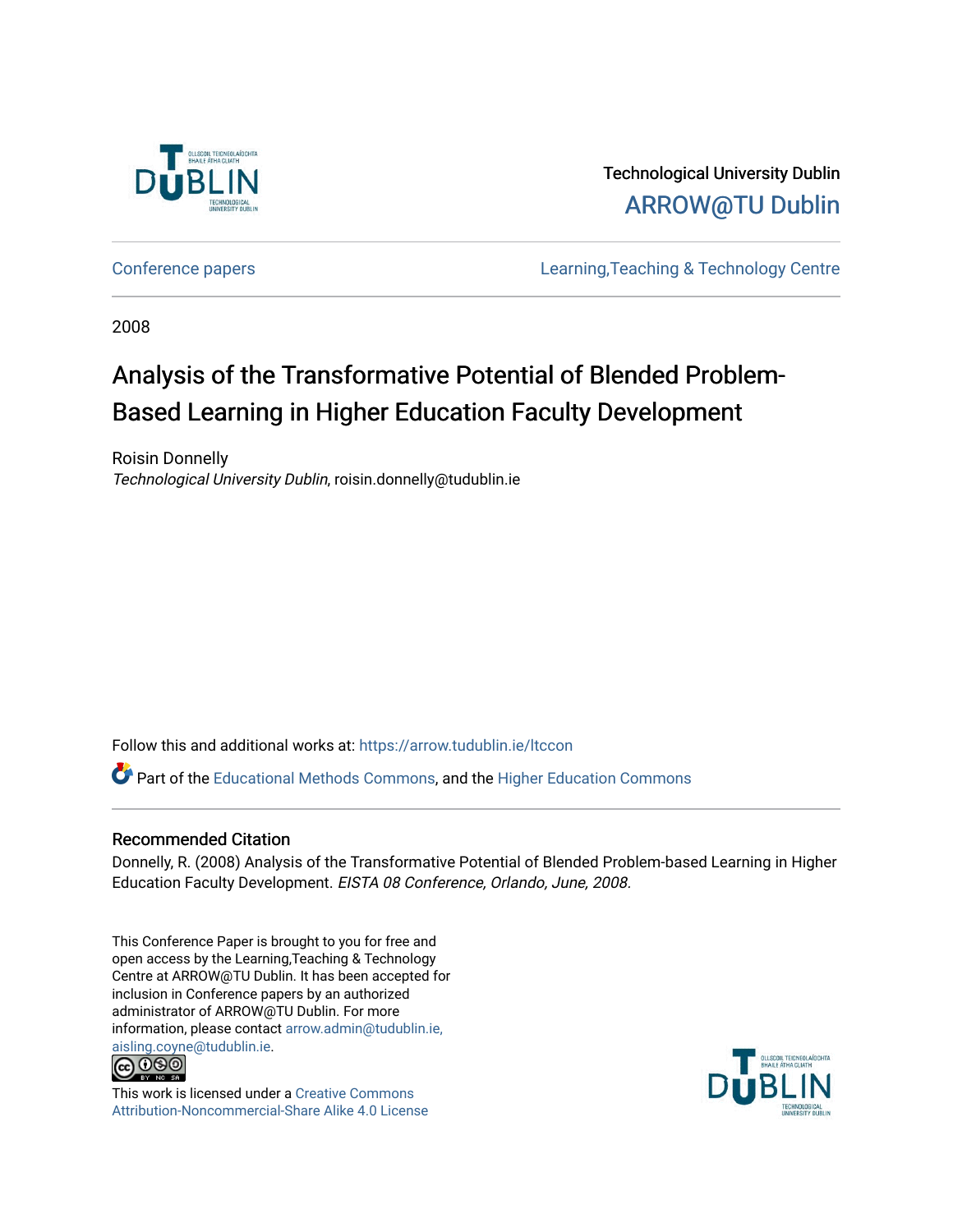# **Analysis of the Transformative Potential of Blended Problem-based Learning in Higher Education Faculty Development**

Roisin Donnelly

(Learning Development Officer) Learning and Teaching Centre Dublin Institute of Technology 14 Upper Mount Street Dublin 2 Ireland Tel 00 3531 402 7886 Fax 00 3531 6767243 E.Mail roisin.donnelly@dit.ie

# **Abstract**

A hugely important area in any form of PBL delivery is the role of the instructor; in a blended learning environment, it is even more crucial. Hughes and Daykin (2002) have suggested that a move to online delivery needs a greater attention to design and development of facilitator skills than has been previously recognised. A blended module for faculty, delivered using a problembased learning approach, is the setting for continuing research into the transformative role that an instructor can play during the learning process. Coppola, Hiltz and Rotter (2001) identify a number of roles played by instructors in elearning, but focus on three particularly crucial ones: the cognitive, managerial and affective roles. This research explores these in the light of blended PBL.

# **Introduction**

The group process was the setting for exploring the evolving role of the instructor in a blended PBL environment within a Postgraduate Diploma in Third Level Learning and Teaching; these faculty were from a range of higher education institutions in Ireland. The online delivery and support of the module was in WebCT, using a problem-based learning (PBL) approach.

What takes place in this real learning situation entails interpersonal complexities and subjective depths of meaning that challenged the instructor's own assumptions about how PBL would happen online. What resulted from an analysis and interpretation of the evaluations of this module was a better understanding of the PBL group process in a blended environment.

There are a variety of issues from the instructor's perspective, particularly a need to have a more explicit idea of the PBL group process online. The instructor's role needs to be defined early in an e-learning setting and made explicit to the learners. Encouraging transformation in the learning process involved promoting participation from the learners, showing interest in their progression, responding positively to their enquiries, providing helpful feedback on module work, and making the learners feel that their contribution to module activities was valued.

The instructor's role in this blended PBL module was to facilitate interdependence amongst the learners by building a cohesive and supportive class. The premise for the research was that an instructor who values a cohesive, supportive and productive PBL class will accentuate exchanges of positive affect; they will encourage collective and achievement orientations toward learning; they will show appreciation for the uniqueness of each particular learner; they will facilitate open and diffuse discussions about the problem.

# **Module Evaluation Process**

Past evaluations of the Designing e-learning module on the Postgraduate Diploma in Third Level Learning and Teaching, located in a Higher Education Institution in Ireland, indicated that the instructor's level of participation was hindered due to the blended PBL approach; learners indicated that what was needed was a more "authoritarian" instructor, which they acknowledged is against the grain of 'traditional' PBL.

The research surrounding this module was based on the hypothesis that interaction between participants in the PBL group was the key element to a successful online learning experience for all involved. The hypothesis was based on a sociological understanding of one of the five dimensions of interaction for describing groups (Parsons, 1951). Universalism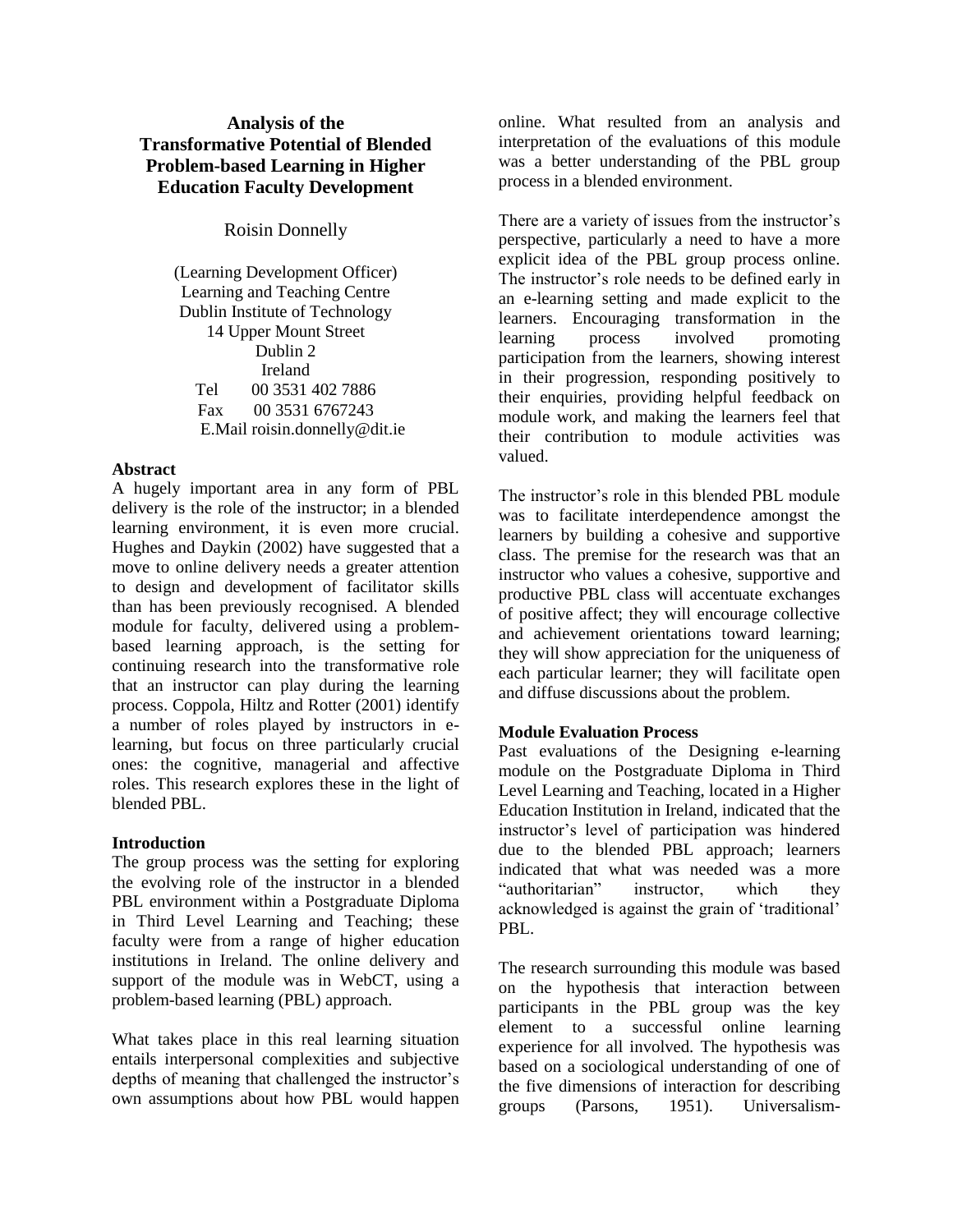Particularism describes how consistently persons in similar roles are defined by one another in the interaction. This involves the role of the instructor, whether to treat all students alike, supporting an expectation for uniform performances and behaviours, or to emphasise individual differences, supporting an expectation for diversity.

There were two stages to the evaluation of the learning experience on this module. The evaluation form which was presented to the participants for completion in the final week of the module, was divided into three main components: the module structure, the role of the instructor and the module problems and content, consisting of a number of closed and open questions in each. From the evaluations, it was clear that the participants on this module had found that their perceptions about the role of the tutor had shifted, so a focus group was held to explore what is was that had an impact on their developing understanding of the role of the blended PBL tutor. This focus group was held with the participants one week after the module ended.

Focus groups are a form of evaluation in which groups of people are assembled to discuss potential changes or shared impressions (Rubin and Rubin, 1995). As a general rule, focus groups are an appropriate research vehicle when the goal of the investigation is to gain an understanding of the "why" behind an attitude or behaviour. The focus group discussion was structured on the area of the combined role of the online tutor and that of the PBL tutor in a face-to-face learning environment.

# **Interpretation**

One of the main past challenges presented by doing PBL online was when the group process broke down, as it did early on in the module, how the difficulties within the group can be resolved effectively and quickly by both group members and the instructor. A sense of community was not formed amongst the group, despite having group dynamic bonding activities as part of the face-toface induction. There was a breakdown in trust amongst the participants which was very difficult to restore online. The self and peer assessment with skilled, instructor feedback needed to be not only at the end of the module but perhaps after each problem, as an informal verbal evaluation of the situation could not deal with all of the issues causing problems within the online group. Even with stricter adherence to the ground rules which the PBL group formed themselves, the instructor's role in helping to resolve difficulties in group cohesion is vital.

As part of the blended PBL process, the participants were aware that they would be learning from each other; however, this benefit was not maximised due to problems within the group where some members were not so inclined to share their experience or receptive to aiding and mentoring the weaker members. It was suggested that the factors that determine an individual participant's interaction online must be very explicit from the outset: their prior knowledge of online collaboration, their motivation, and the extent of the instructor involvement with them.

It was felt that PBL requires complex social interaction, and an instructor attempting to facilitate this fully online is difficult. The participants would have required more experience in online collaborative working than was available in a ten week block. They wanted more organisation and instructor input than was present from 'traditional' PBL instructor facilitation. The dimensions of interaction was used to reveal if this was the case, and if not, what the instructor might in the future do to achieve it.

Adult learners, such as those on this module, are characterised by taking control of their learning process and objectives. As a result, when the groupwork of blended PBL collaborative learning was required on this module, the instructor experienced difficulty in taking into account individual learning objectives, preferences and capabilities; it only worked when the individual objectives overlapped with each other.

The unique nature of adult learners and their educational needs emphasises the need for a facilitative rather than a didactic approach in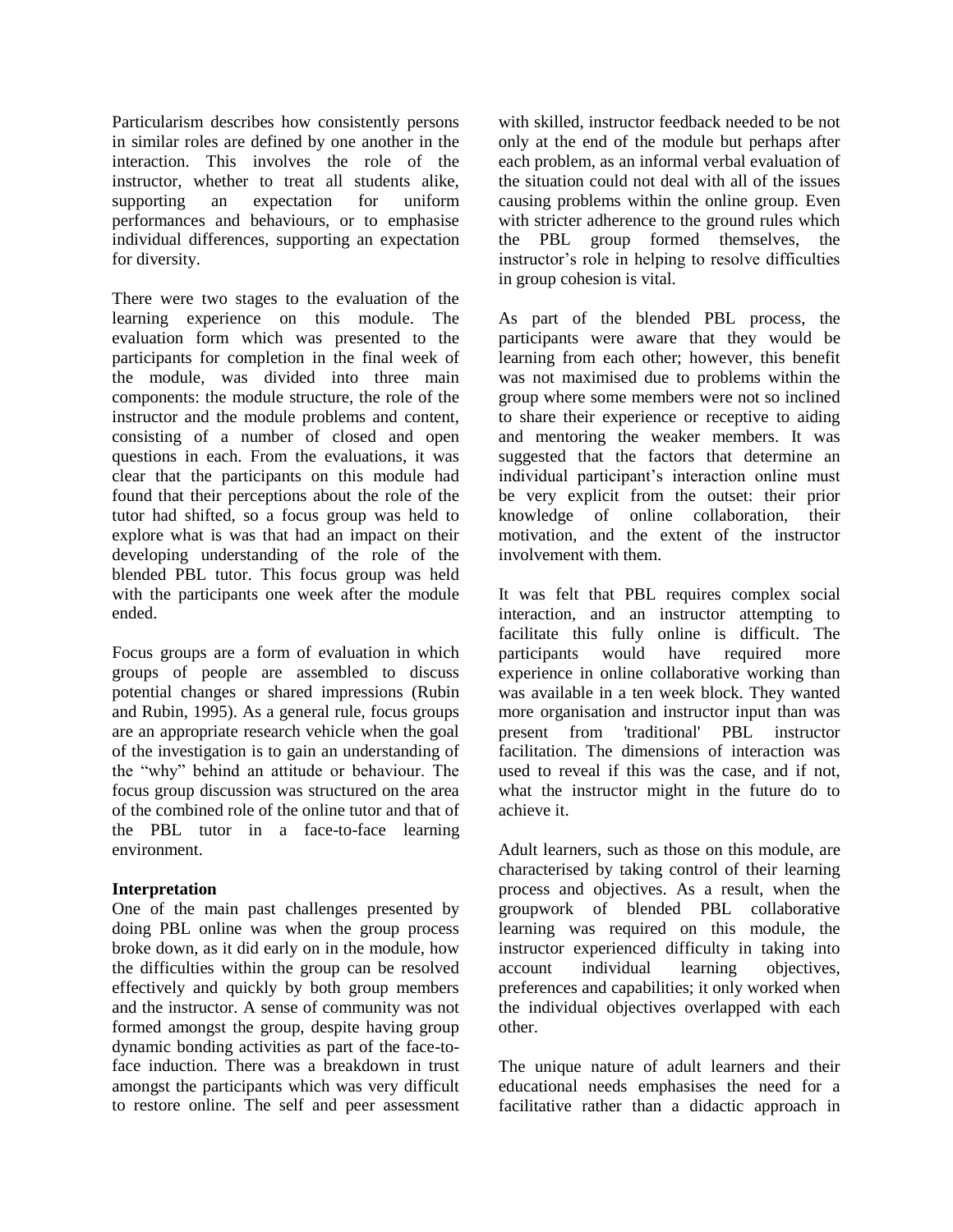technology-supported courses. This has been the case over the past three years of the module. Mentoring and instruction need to be infused, if the PBL group process is going to work online. All these issues were taken into account for the module re-design for this academic year.

# **Relationship between the Collaborating PBL Group and the Instructor**

Currently, a lack of research exists that describes the role of the online leader, particularly in academic programs that utilise mentors as well (Boyer, 2003). This research identified three levels of leaders involved in their program of collaboration, networking and mentoring relationships: student (participant) leaders, process leaders and instructor leaders that struggled to define identity roles within the virtual group. A clear need for purpose, identification and role clarity to scaffold the virtual experience and fortify the mentoring process surfaced from their experience.

Mentoring is most often associated with direct personal contact between individuals. The use of the communication features of WebCT on this module will now be used to pave the way for personal interactions between the instructor and the participants and amongst themselves in their PBL group. From the instructor's perspective on this current module, keeping an online reflective journal assisted the mentorship role with learning to weave ideas online with the participants, and empowering them to do likewise.

The blended problem-based learning approach in the module is used to explore online teaching and the development of online learning materials. The key is giving the participants the opportunity to experience online learning as a participant, firstly as an individual, then in pairs, with one in a mentor role, and finally moving them towards a series of online group and reflective activities. Therefore, the engagement begins with contentcentred academic interaction between individual participants and online resources, and moves towards collaborative interaction among the participants, complemented by social interaction between the participants and the instructor, the latter taking the form of interpersonal encouragement and assistance (Jung *et al*, 2002).

The collaborative problem-based learning in this module involves heuristic tasks, conceptual understanding and cognitive strategies. The Online/PBL problem for this module involved the steps of analysing the need for online learning in the context of any of the PBL group's subject disciplines, finding and investigating useful information for producing a design of an online learning module in this subject discipline, finding and understanding appropriate theories, and synthesising a plan of action for the development of such a module.

The instructor facilitated a small group of six participants and encouraged an inquisitive and detailed look at all the learning issues, concepts, facts and principles inherent in the problem. By adopting a role, such as 'Chair', 'Time-Keeper', each participant has the opportunity to be actively involved in the group process. The time spent outside of the PBL group facilitates the development of skills such as literature retrieval, critical appraisal of information, seeking the opinions of peers and experts, all of which the instructor examines as they form part of the summative assessment criteria for the module.

From a constructivist viewpoint, studies on webbased learning environments have shown that there a critical component to interaction online is an interpersonal/social component; this occurs when learners receive feedback from the instructor or peers and colleagues in the form of personal encouragement and motivational assistance. Social interaction can contribute to learner satisfaction and frequency of interaction in an online learning environment. Without the opportunity actively to interact and exchange ideas with each other and the instructor, learners' social as well as cognitive involvement in the learning environment is diminished (Grabinger and Dunlap, 2000).

**Recommendations for the blended PBL Tutor**

This study sought to address the role of the tutor in a blended problem-based learning module. This is a particular challenge for the tutor, who is positioned in a context of educational discourse that has many threads, some of which are authoritarian and oppressive. At what point does taking the position of constructivist guide on the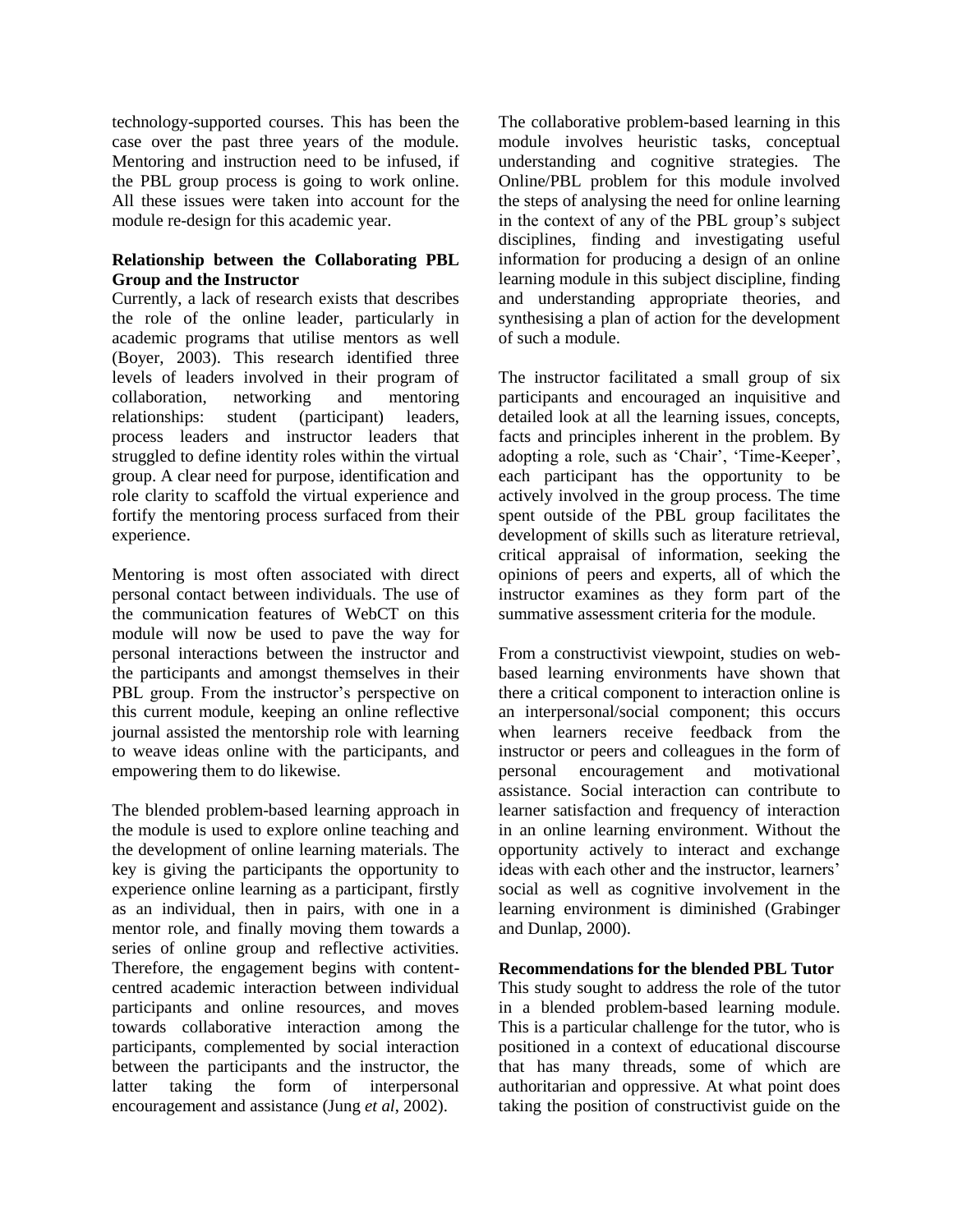side become abdication of a responsibility to intervene more assertively?

The preparation of online tutors is an area which is still emerging and which is likely to be of increasing importance over the coming years, it is useful to the teaching and learning community as a whole to be able to share and learn from each other's experiences of online working. This research would recommend that preparation for one's role as an online tutor is paramount to being in a position to deliver a course online.

The literature is quite prolific about the various functions that an online moderator can perform (Salmon, 2000). This research has identified a number of common areas, which have been categorized under cognitive, managerial and affective roles.

# **Affective**

Welcoming learners to the learning environment and continuing to encourage, support and motivate them is an important beginning for the role. As the nature of online discussion differs in several key ways from face-to-face, certain factors can detract from an online course if the tutor does not tackle them from both a design and a moderating perspective: the lack of body language and instant feedback that can sometimes leave one feeling in a communicative void – tired and rather mute. Converse to this, sometimes learners can find the asynchronous nature of discussions a problem, with having to wait for a reply from another learner.

It helps if the tutor has a broad base of life experiences in addition to academic credentials. Feeling comfortable communicating in writing is important, as well as accepting the value of online learning as equal to the traditional model.

Overall, the blended PBL tutor should demonstrate the characteristics of openness, concern, flexibility and sincerity.

# **Cognitive**

Clear and appropriately-applied e-moderating is key for a number of reasons. Being alert to the possibilities within each online group of learners; generally, the literature would suggest that tutors find it difficult to engage students in online discussions. The most valuable aspect about a course can be the activities: one can learn so much more by doing something. Participation is an area that practitioners need to know more about. Common complaints of experienced online tutors are that participation levels are poor and/or the level of discussion is superficial. The tutor very quickly needs to discover what motivates each group of learners to participate or what is making it more difficult for them to participate.

The tutor needs to be in tune with level of engagement and discussion that the activities are generating. The topics for discussions need to be relevant to learners' different stages of online socialisation and professional development. It helps if there is a gap in the learner's professional knowledge and experience that they very much want to fill. The level of engagement can be influenced by the diversity of the group and the timetables of the different participants. At times, as a newcomer to online tutor talk, with minimum time to spend on the reading, one can feel slightly daunted by the far more sophisticated and informed postings of some of peers.

Usually as a tutor in face-to-face learning environments, I only see the products of group work e.g. a presentation, a report. In online discussions I can see how students have arrived at the product, how they have decided what is important, how they have organised themselves, who is struggling with the work. The process is much more apparent.

A proactive approach is essential in specific instances. The tutor needs to give guidance by monitoring and steering discussions – at times, keeping them on track and to the point, if the student 'Chair' of the group is not doing so. Part of this also entails contacting those with problems – is it access problems or to suggest to the learner something specific for them to do online. Seeding discussions can be important; starting off new discussions if it appears a current one is flagging. Asking questions, being provocative – questions can be a useful means to encourage response – provocative questions may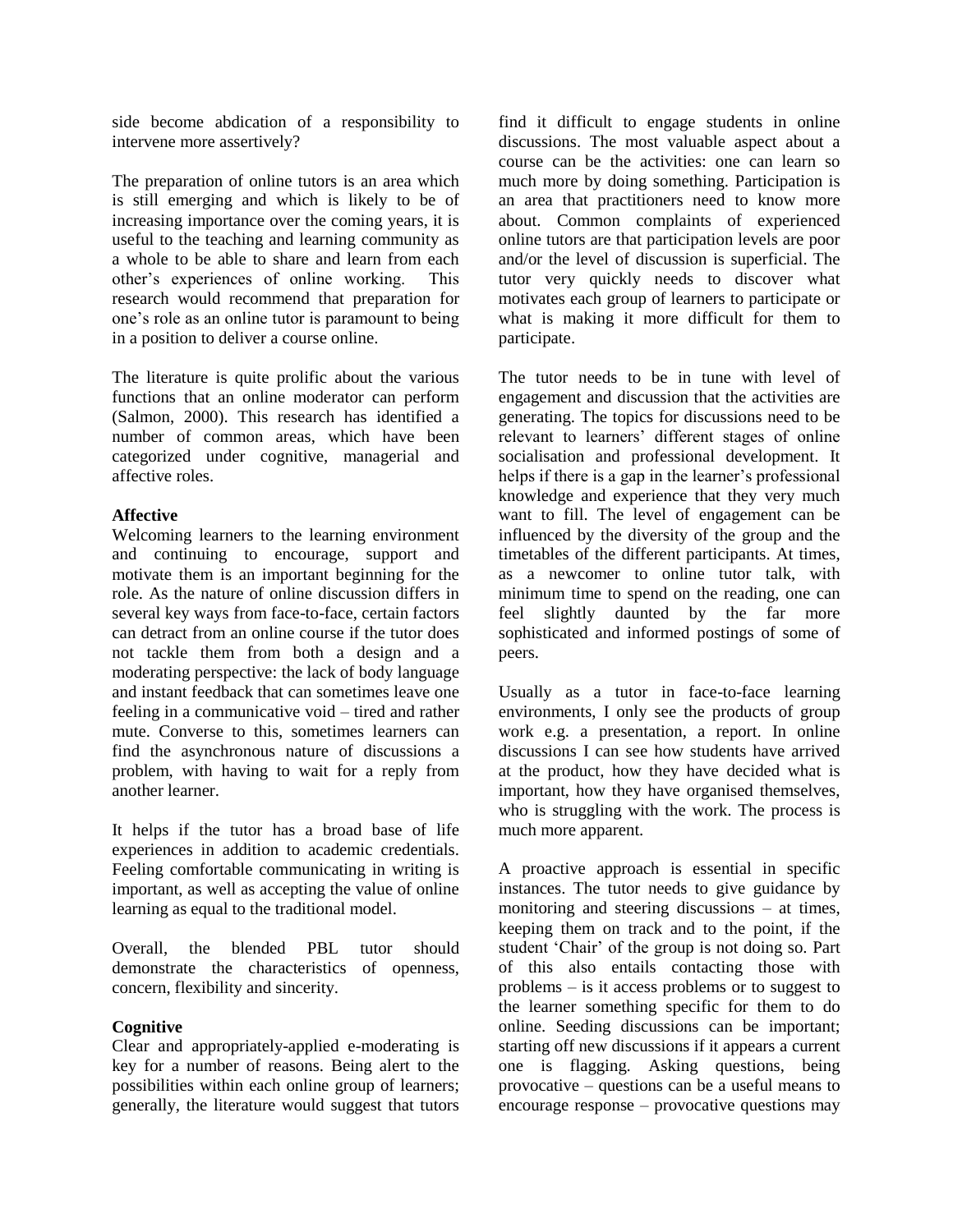elicit reaction but needs to be used with care. Assigning tasks – suggesting roles and duties gives learners direct and precise responsibilities and can be an effective means to encourage involvement and group cohesion. Linking ideas – in large discussion spaces, tutors can create synthesis between ideas presented in different messages to create coherence. Summarising a discussion can be a useful task, to clean up online space before launching a new discussion, and archiving previous discussions.

Over time, these tutor roles should be adopted or passed over to the learners, giving them increased control over their PBL learning environment.

# **Managerial**

Being aware of the tutor's responsibilities at various junctures is important. From this study, there is no doubt that there are areas where f2f engagement is vital but the learners could appreciate how some tasks are better online. Some examples of this are student's online reflections on the module, and using the web as more than a static repository of information e.g., making course notes, powerpoint demonstrations available.

# **Conclusion**

Networked computers can provide vehicles for learning materials and interaction but participants still need the 'champions' who make the learning come alive – the e-moderators (Salmon, 2000). The cognitive, managerial and affective roles of the instructor all play a vital role in blended PBL.

The instructor aims at creating a learning environment that utilise life, work, and educational experiences as key elements in the learning process in order to make it meaningful. It is seen by the instructor that the curriculum should be presented in a manner that will allow the participant to easily translate theories into applications and that they should be given the proper tools to transcribe theory into practice. It is also the instructor's responsibility to help the group probe deeper. By raising questions that need to be explored to point out conflicting evidence, to ask questions that would extend the inquiry into key directions.

Every individual needs to be given the opportunity to improve until the learning experiences come to an end and reasonable accommodations for the participants' needs and desires are made. The instructor solicits feedback from the individual participants and listens throughout the entire learning process and is concerned about the participants' success.

Some further issues to be considered by the instructor include providing an effective induction, encouraging participation online, knowing when and how to make the resources available, how to make the PBL online group process visible both to the instructor and to the external examiner, and juggling the e-tutoring role with that of a face to face PBL facilitator. For this latter point PBL typically requires intensive contact between instructor and students, and this proves to be more difficult to implement online, particularly when problems of group dynamics arise. A major challenge for the instructor is to help ensure that each individual participant learns while also gaining the experience of working collaboratively.

With regards to the PBL group, the instructor keeps participants aware of where they stand with respect to the module assessment process on a regular basis. The instructor gives the participant timely and quality feedback on their contributions to discussion, as part of the group process, along with their contribution towards the end product.

The self-directed learning focus of blended PBL turns out learners who are motivated, know what they want to learn, set their objectives, find resources and evaluate their learning progress to meet their goals. This can only be achieved by an instructor who knows when to change hats from being peremptory to moderate in their facilitation. Many technologies can meet varied individual needs and each technology has its own particular instructional strengths. The transformative role of technology in this instance is the same as the instructor's: to be a facilitator in online learning (Huang, 2002).